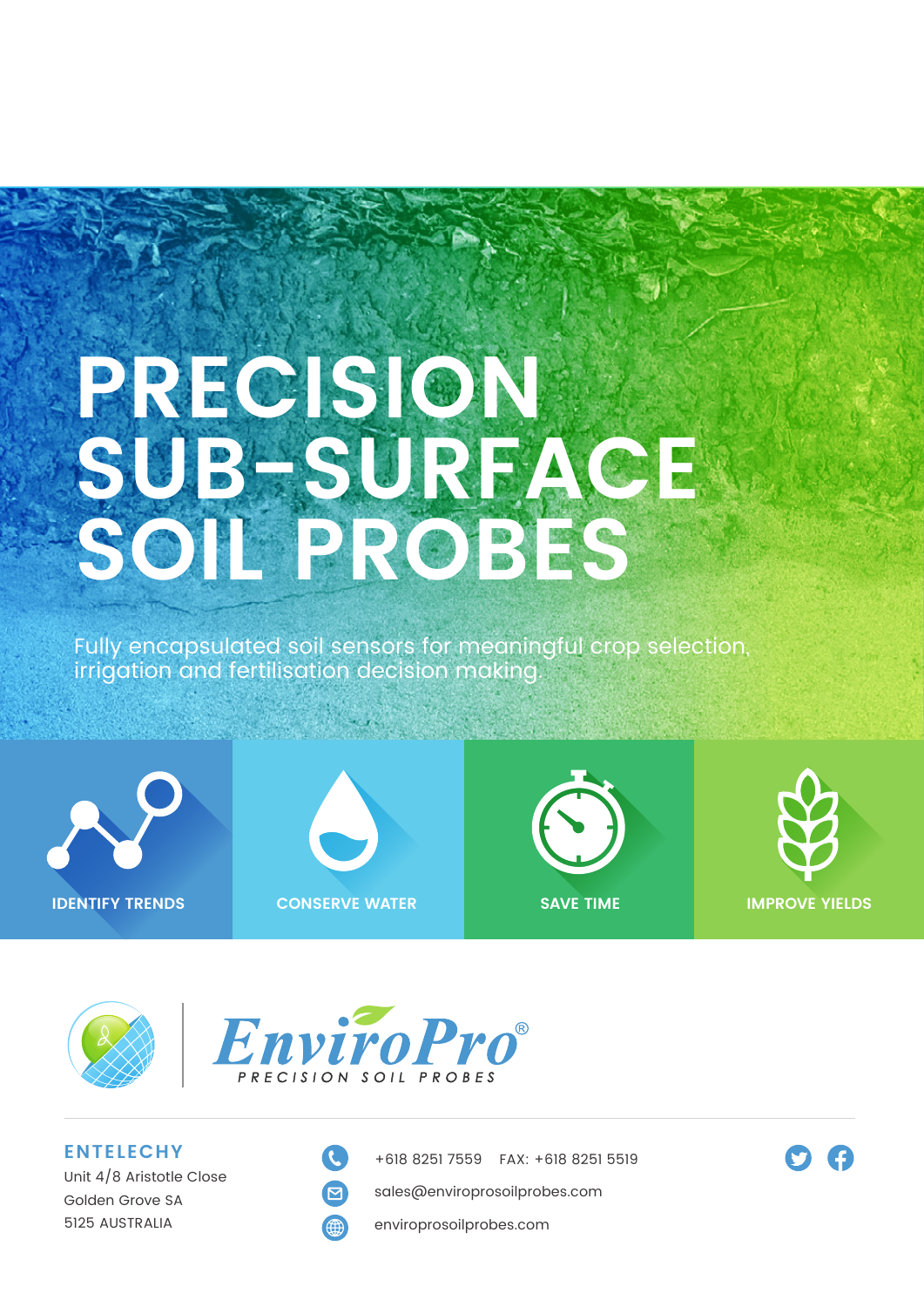# **THE LEADER IN THE FIELD OF PRECISION SOIL CONDITION MONITORING.**

At the heart of any serious soil monitoring system are the primary sensors. EnviroPro® Soil Probes are precision multi-function and multi-level sub-surface instruments offering continuous reliable and repeatable monitoring of soil **moisture**, **temperature** and **salinity (EC)**\*.

In today's economic and environmental climates, optimisation is key. First with salinity and temperature compensated moisture readings, EnviroPro® soil probes provide accurate data for better crop selection and meaningful irrigation and fertiliser decision-making, year after year.



## **IDENTIFY TRENDS**

EnviroPro® soil sensors allow growers to collect data over long periods, enabling them to make informed decisions based on trends and historical events. Each sensor is factory calibrated to ensure lifetime sensor to sensor and probe to probe repeatability.



#### **CONSERVE WATER**

Save on our most precious resource, water. With the ability to test soil moisture levels at root level, EnviroPro® capacitance probes will give you the power to know when to irrigate, and how much water your crops require.



**SAVE TIME**

Manually sampling soil for testing or lab analysis takes time and money. EnviroPro® enables quick and easy access, any time, to information about the soil while reducing the need to travel into paddocks to conduct soil testing.



#### **IMPROVE YIELDS**

EnviroPro® is groundbreaking technology that can facilitate better quality produce and higher yields by providing an insight into underground conditions at the root zone, and thus enabling the optimisation of fertilisers, energy, irrigation and water use.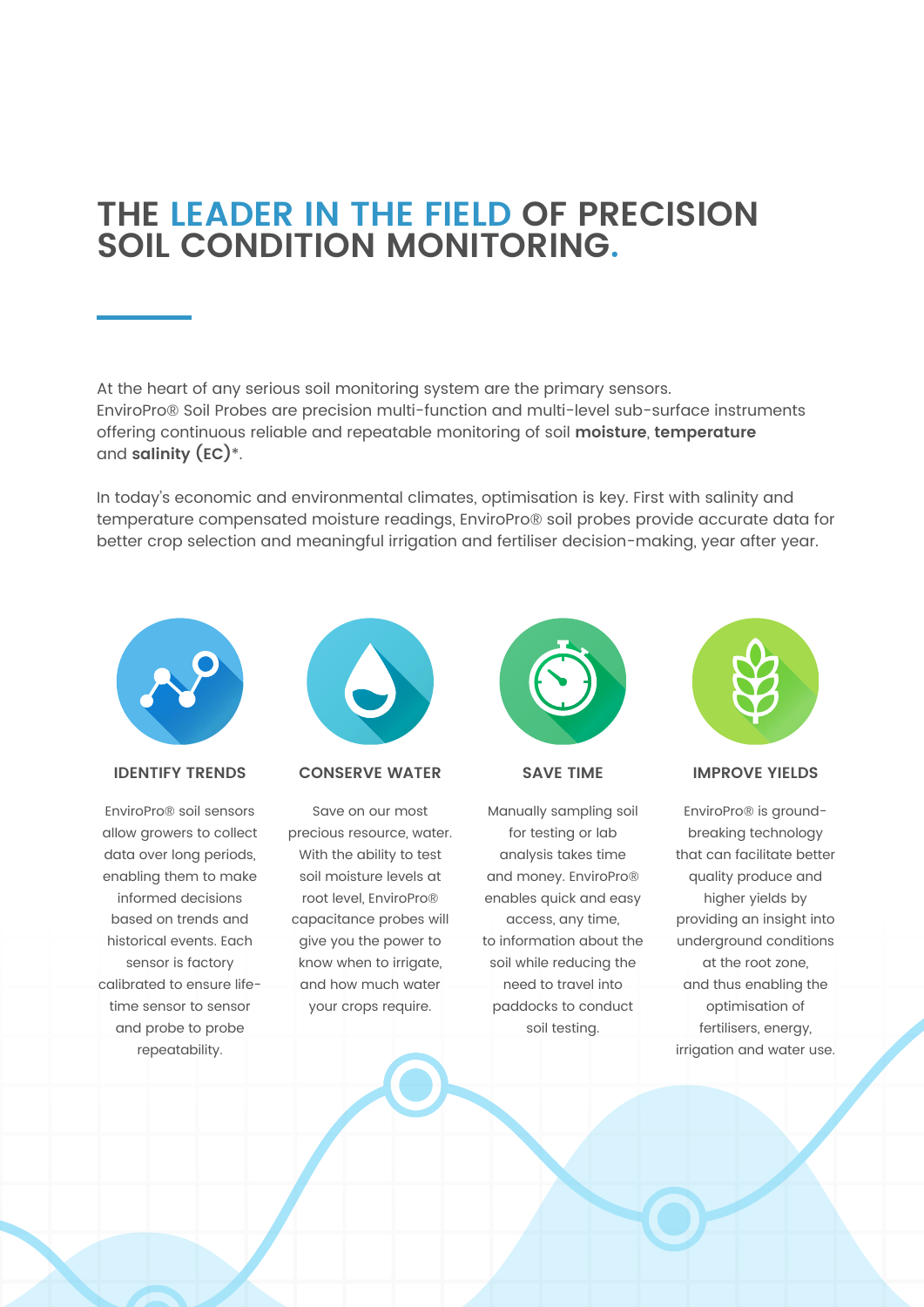**ERNITORES MONITOR 10cm SALINITY (EC) MOISTURE TEMPERATURE** All models All models Pro models **C**SENSORS AT 10CM INTERVALS **2 40, 80, 120 AND 160CM OPTIONS** - for suitability in all crop types **C** \*EC UPGRADABLE - ALL probe models utilise salinity compensation  $20cm$ techniques for greater accuracy, but only pro models can output salinity metrics. Standard models can be upgraded to enable salinity metrics pre or post purchase and pre or post installation with an upgrade key. **C** SDI-12 V1.3 COMPLIANT - interfaces to all SDI-12 compliant loggers CE, RCM, FCC EMC, ROHS, REACH COMPLIANT

Digmeter 3.35cm

IOcm

IOcm

locn

**C** OPTIONAL SDI-12 TO RS-485 CONVERTER

**C** RECOMMENDED OPERATING RANGE 7 - 16 VDC - minimum 6 VDC on standard EnviroPro® 5m cable with single device connected to SDI-12 bus

**C** STANDARD 5M CABLE - custom lengths on request

## **Pro Models**

**OI**&

EP100G-04 : 4 sensors / 40cm EP100G-08 : 8 sensors / 80cm EP100G-12 : 12 sensors / 120cm EP100G-16 : 16 sensors / 160cm **Standard Models**



EP100GL-04 : 4 sensors / 40cm EP100GL-08 : 8 sensors / 80cm EP100GL-12 : 12 sensors / 120cm EP100GL-16 : 16 sensors / 160cm **IScm** 

30cm

40cm

## **Turf Probes**

Turf probes are modified to avoid damage by aerators with the cable on the bottom, and a deflective cone shaped cap. Available in 4 sensors / 40cm.